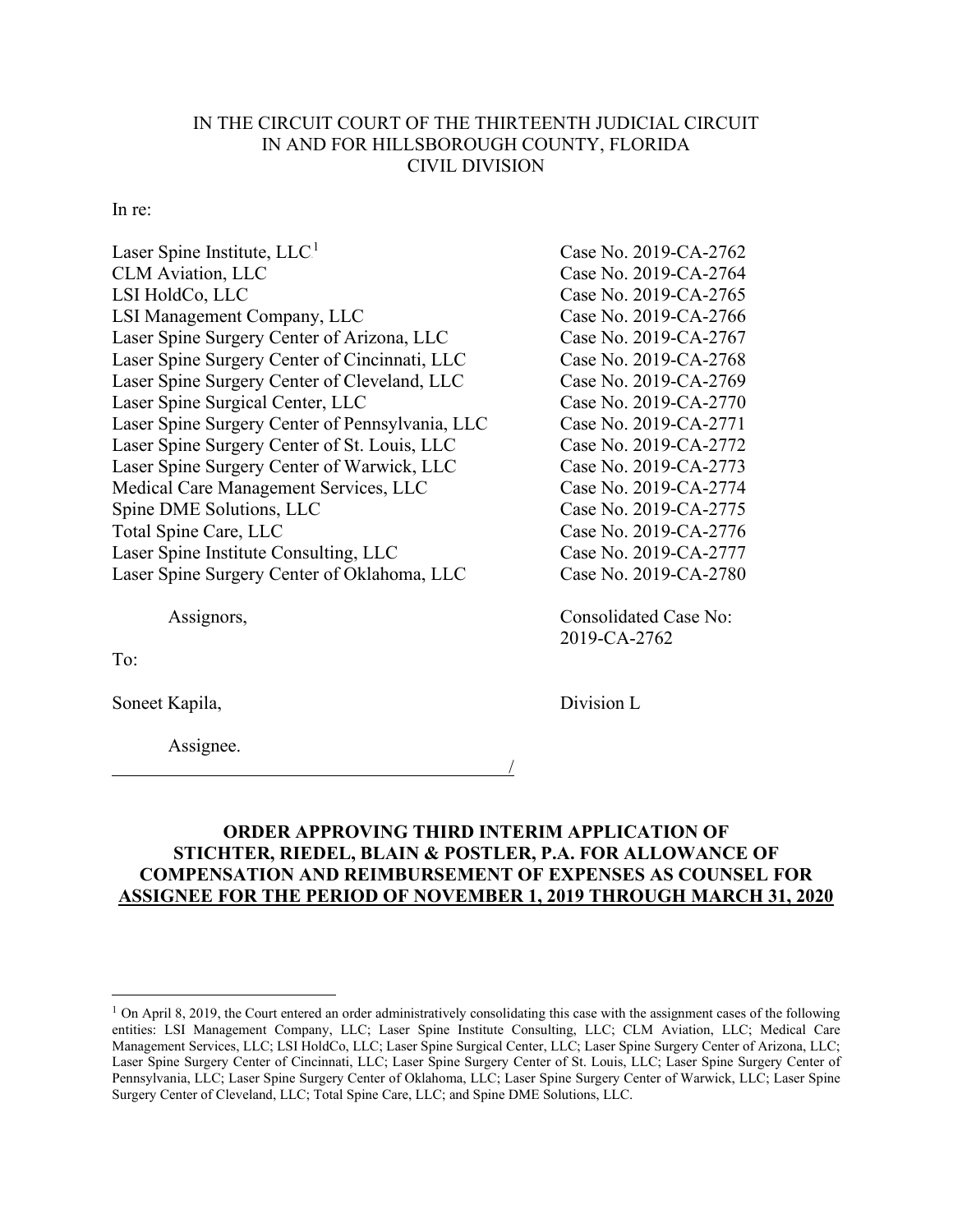THIS CASE came on for consideration for hearing on July 16, 2020, at 3:30 p.m. upon the Application<sup>2</sup> of Stichter, Riedel, Blain & Postler, P.A. ("Stichter Riedel") for an order approving compensation to Stichter Riedel in the amount of **\$272,791.50** for professional services rendered during the period of November 1, 2019 through March 31, 2020 (the "**Allowance Period**") and reimbursement of Stichter Riedel's expenses in the amount of **\$4,982.01** incurred on behalf of the Assignee during the Allowance Period, for a total allowance of **\$277,773.51**. Texas Capital Bank, as agent ("**TCB**") filed a *Comment of Texas Capital Bank, N.A. as Administrative Agent to The Lender Group to the Interim Fee Applications of Estate Professionals* (the "**Comment**"). The fees and costs sought are either amounts necessary to preserve the collateral of the Bank (the "**Surcharge Amount**") or to otherwise administer the estate and collect assets for the benefit of all creditors. The Court, having considered the Application, the comments of interested parties, the Comment, and being fully advised of the record, finds that the Application should be approved. Accordingly, it is

## **ORDERED**:

1. The Application is approved.

2. Stichter Riedel is awarded compensation in the amount of **\$272,791.50** for professional services rendered during the Allowance Period and reimbursement of expenses in the amount of **\$4,982.01** incurred during the Allowance Period, for a total allowance of **\$277,773.51** (the "**Approved Fees and Expenses**").

3. The Assignee is authorized to remit payment from the cash collateral of TCB to Stichter Riedel in the amount of **\$153,227.51** for the Surcharge Amount, which amount represents

<sup>&</sup>lt;sup>2</sup> Unless otherwise defined herein, capitalized terms have the same meanings ascribed to them in the Application.